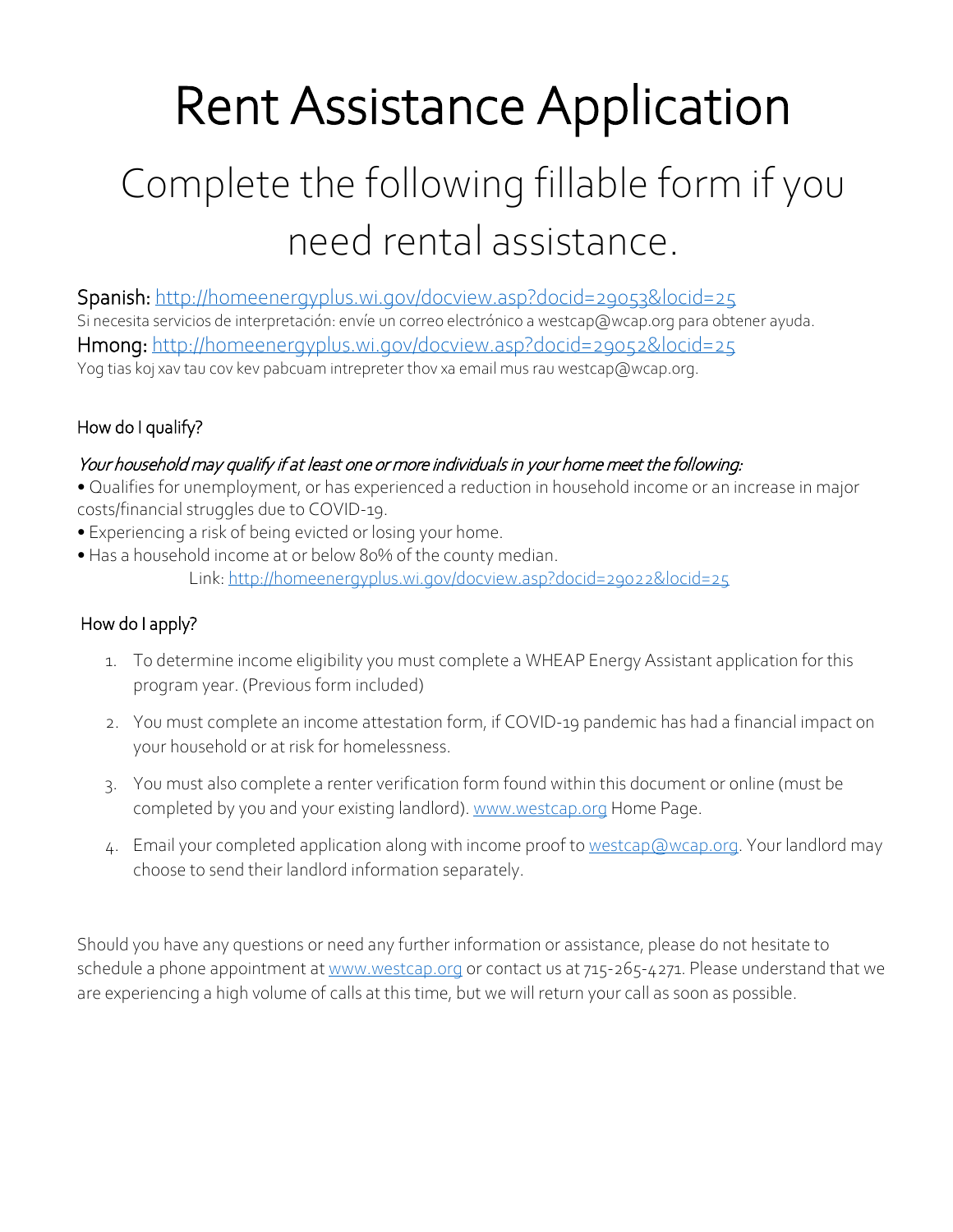# **Wisconsin Emergency Rental Assistance (WERA) Program Income and Housing Attestation**

*Shaded area to be completed by WERA agency.* 

#### **Please return this form to:**

*Eligible clients qualified for unemployment benefits or experienced a reduction in income, incurred significant costs, or experienced other financial hardship during the pandemic that threaten the household's ability to pay the costs of the rental property when due.* 

I hereby certify that the information given is complete and accurate to the best of my knowledge.

| <b>Application Date</b>                                                                                                                                                                                                                                                                             | <b>WERA Agency</b>     |  | Person ID |  |
|-----------------------------------------------------------------------------------------------------------------------------------------------------------------------------------------------------------------------------------------------------------------------------------------------------|------------------------|--|-----------|--|
| Applicant First and Last Name                                                                                                                                                                                                                                                                       |                        |  |           |  |
| <b>Applicant Phone</b>                                                                                                                                                                                                                                                                              | <b>Applicant Email</b> |  |           |  |
| Income Type impacted during the pandemic:                                                                                                                                                                                                                                                           |                        |  |           |  |
| Please check why income was impacted:<br>Business Closed<br>□ Seasonal Job<br>□ Hours Cut<br>□ Furlough  □ Laid Off  □ Schools Closed<br>$\Box$ Rise in Basic Living Costs* $\Box$ Other (Please explain):<br>*Example: clothing, diapers, cleaning supplies, personal hygiene products, fuel, etc. |                        |  |           |  |
| Self-Attestation: Please describe your situation.                                                                                                                                                                                                                                                   |                        |  |           |  |
| $\Box$ I hereby certify that the information given is complete and accurate to the best of my knowledge and I am<br>unable to provide written proof of household income as this documentation is unavailable to me at this time.                                                                    |                        |  |           |  |
| $\Box$ I hereby certify that the information given is complete and accurate to the best of my knowledge and I have<br>provided written proof of household income.                                                                                                                                   |                        |  |           |  |
| $\Box$ I have been unable to pay rent/utilities and am at risk of losing my housing or facing eviction and I have not<br>received other federally funded emergency rental assistance.                                                                                                               |                        |  |           |  |

*I understand that I may be required to present records and documents to support the information provided. I may also provide other forms of documentation, such as digital photos, e-mails, or attestations from employers, landlords, caseworkers, and others who are familiar with my household to establish income eligibility. I understand that inaccurate or incomplete information reported could cause my rental/utility assistance benefit(s) to change. By typing my name in the 'Applicant Signature' field, I indicate that I am the person named, and this entry is the legal equivalent of a manual/handwritten signature. I further understand that I may print out the document and sign by hand.*

 *Applicant Signature Date Signed*

Return completed form to: West CAP, PO Box 308, Glenwood City, WI 54013 or email to westcap@wcap.org



Updated 6/2022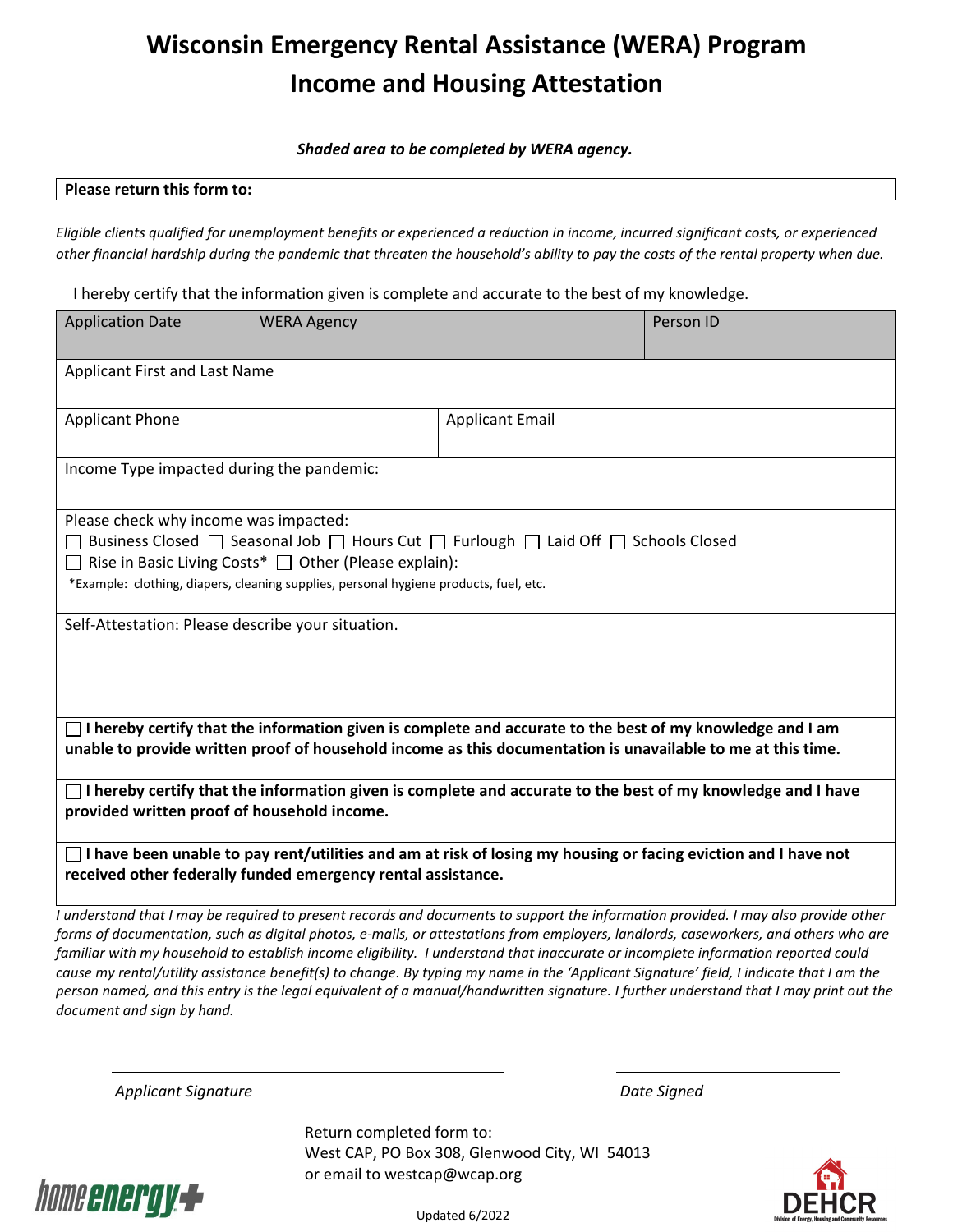#### **Vendor Landlord Agreement (VLA)**

**Vendor Landlord Agreement (VLA)** – one signed form is required per landlord or property management company. Do not complete multiple forms. A separate form is not required for each tenant and may delay the processing of the rental assistance. This form should be submitted directly to the local agency and not sent to the tenant.

NOTE: VLAs previously submitted for the Wisconsin Rental Assistance Program (WRAP) are considered valid for the Wisconsin Emergency Rental Assistance (WERA) program. A new VLA should not be submitted.

**Vendor/Landlord Name** – Provide the name that the payment should be issued to. If there is a property management company accepting payment for multiple owners, list the property management company – property/owner name. Example: Wisconsin Property is a management property for Odana Hills and Lockwood Estates. If it is necessary to identify payments to different properties (and there are separate TINs for each), two separate VLAs are required. One for Wisconsin Property – Odana Hills and one for Wisconsin Property – Lockwood Estates. Note that the payment will be issued in the name provided in this field. The information provided in this field must match the information provided on the Renter Verification form to ensure that the correct property management/landlord is selected for payment.

**Primary Contact** – Person who can answer general questions including tenant verification information

**Payment Contact** – Payment is mailed to the attention of this person. For property management companies that need checks made out to the owner yet sent to the property management company, the Payment Contact must be the Property Management Company Name instead of an individual to ensure delivery by the post office. Example: Vendor/Landlord Name is completed as John Smith (this is to whom the check is issued). The Payment Contact should be listed as Wisconsin Property Management with their address listed. It is not necessary to provide an individual's name in this scenario.

*NOTE: Electric Fund Transfer (ETF) payments and other direct deposits to banks are not available. Payments are mailed by check to the payment address provided on the VLA.* 

**Payment Contact Address** – Address where payment is mailed

**Taxpayer Identification Number (TIN)** – The TIN and TIN type is required. Processing the VLA and rental assistance request will be delayed and ultimately denied if TIN info is not provided. There should only be one VLA per TIN. If multiple VLA's are received for the same TIN, processing of the VLA may be delayed until the landlord information is verified.

**Counties/Tribes** – Identify all counties/tribes where all rental property is located. Territories should be identified for all rental properties owned. Counties/Tribes table can be updated without completing a new VLA.

**Landlord statement:** Must be initialed by the landlord to indicate payment will be applied to tenants' rent and cannot be evicted for non-payment of rent for the period that rental assistance is covering.

**Vendor/Landlord Signature:** Must be signed by an individual. Company name for the signature is not acceptable.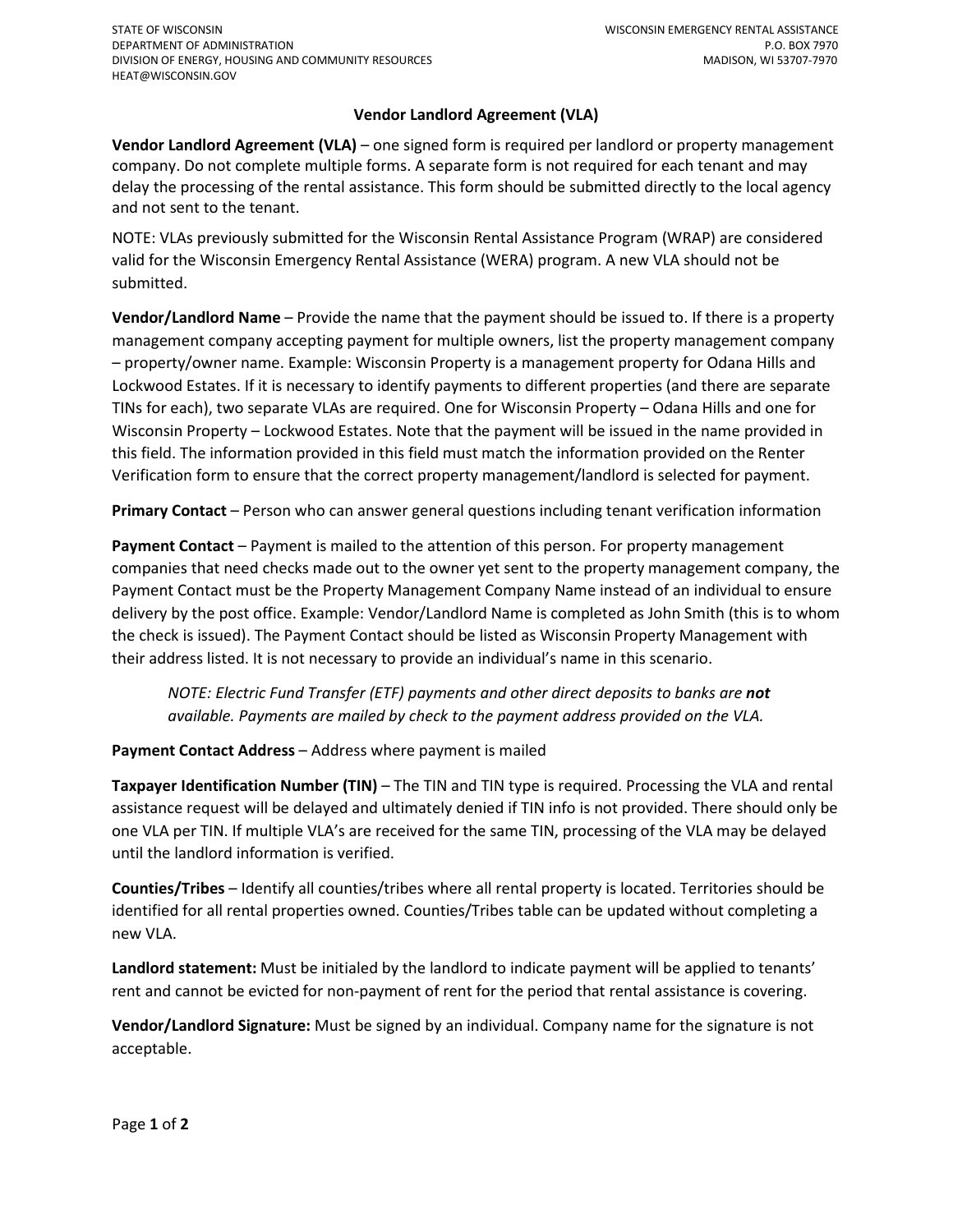#### **Payment Process**

- Rental Assistance applications are processed every Wednesday night with payments issued the following Monday. This payment process is called an 'extraction'. Summary payments are made each week and may include payment for multiple tenants.
- Payment notices are mailed the next day following the extraction (Thursdays) and should arrive prior to receipt of the check. Information provided on the payment notice must be matched up to the associated check to ensure payment is applied to the correct tenant(s). Persons opening mail should be made aware of this and direct these notices to the proper person.
- Payment notices include a summary of the payment issued and includes the tenant name and address. Note that summary payments list each tenant and the amount of assistance that was issued for that tenant/address. See sample below of Payment Details:

|                                                                                                                                                                                                            | Landlord (Vendor) Name and Vendor Number | payment details for 11/18/2020 Extract                                                                                                                             |                |                                   |                                        |                        |  |
|------------------------------------------------------------------------------------------------------------------------------------------------------------------------------------------------------------|------------------------------------------|--------------------------------------------------------------------------------------------------------------------------------------------------------------------|----------------|-----------------------------------|----------------------------------------|------------------------|--|
| The information contained in this report is confidential and may be used only for purposes of verifying eligibility<br>for the Wisconsin Home Energy Assistance Program (WHEAP).<br><b>Extraction Date</b> |                                          |                                                                                                                                                                    |                |                                   |                                        |                        |  |
| <b>Payment Date: 11/23/2020</b><br>Check/Payment Ref. #: 2793484<br>Document Identification Number (DOCII                                                                                                  |                                          | Check date is the following Monday. Check<br>number is referenced here. The numbers<br>match the actual check except the actual<br>check number begins with a 'P'. |                | <b>Report Run Date: 1/26/2021</b> |                                        |                        |  |
| <b>Acct Number</b>                                                                                                                                                                                         | <b>Acct Name</b>                         | <b>Full Name</b>                                                                                                                                                   | <b>Address</b> | <b>Type</b>                       | <b>Territory</b>                       | <b>Benefit</b><br>Paid |  |
|                                                                                                                                                                                                            | <b>Rental Assistance</b>                 |                                                                                                                                                                    |                | <b>CRPAY</b>                      | <b>CAP</b><br>Services.<br>Inc. - WRAP | \$615.00               |  |
|                                                                                                                                                                                                            |                                          |                                                                                                                                                                    |                | <b>CRPAY</b>                      | NEWCAP.<br>INC. - WRAP                 | \$2,265.00             |  |
| Tenant name displayed here is<br>Tenant's complete address<br>based on the tenant/applicant who<br>signed the Energy Assistance<br>application/Rental Assistance forms.                                    |                                          |                                                                                                                                                                    |                |                                   |                                        |                        |  |

#### **Inquiries**

For questions regarding how to complete the VLA, contact the Division of Energy, Housing and Community Resources (DEHCR) Help Desk via [heat@wisconsin.gov](mailto:heat@wisconsin.gov) or (608) 267-3680. If contacting DEHCR via phone, follow the prompts and select 'Vendor'.

For questions regarding checks already issued, contact(DEHCR) Help Desk vi[a heat@wisconsin.gov](mailto:heat@wisconsin.gov) or (608) 267-3680.

For Questions regarding the Renter Verification Form and/or tenant status of WERA request, contact the local rental assistance agency that provided the Renter Verification Form. Tenants should contact the local agency where they applied for Rental Assistance.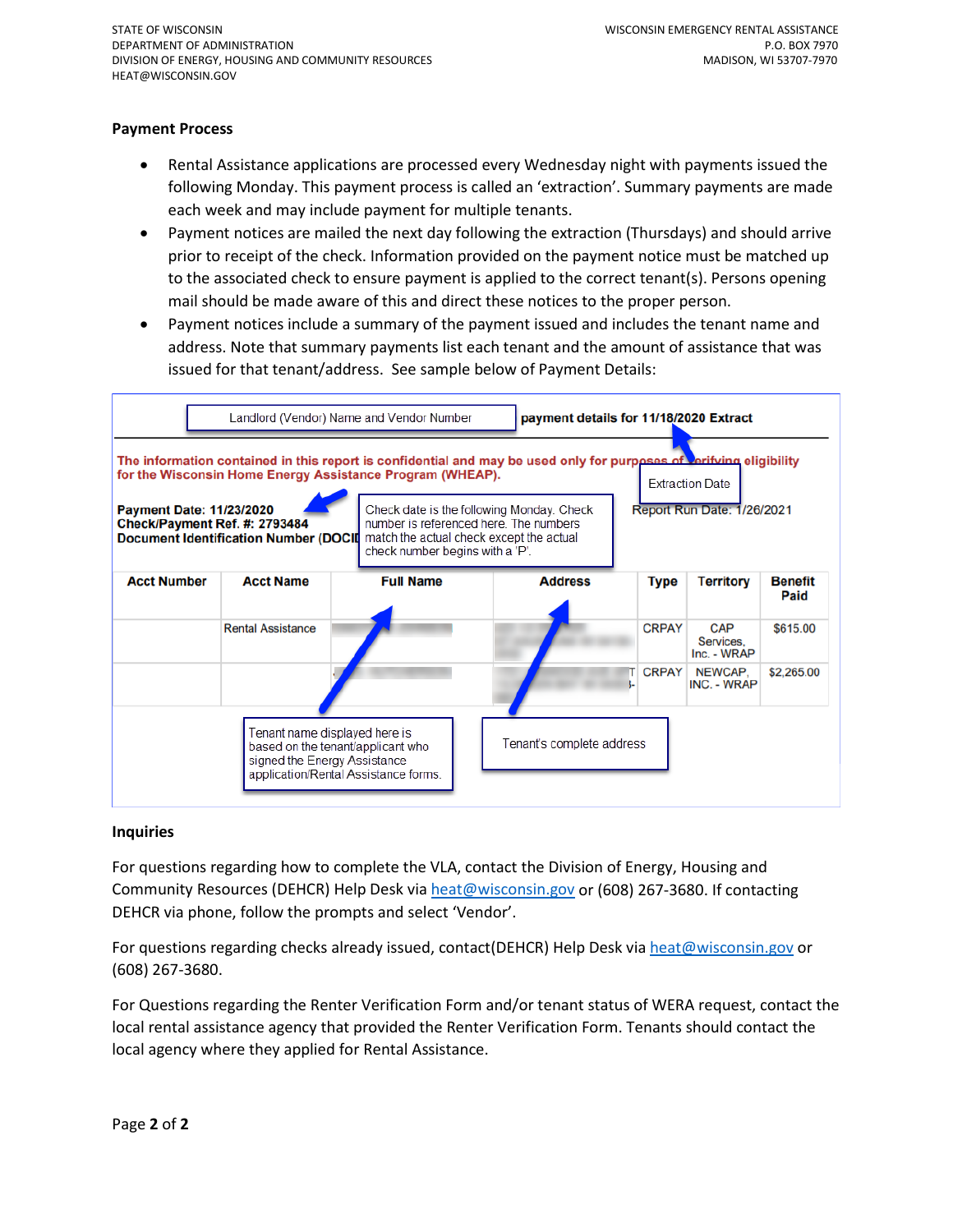STATE OF WISCONSIN DEPARTMENT OF ADMINISTRATION DIVISION OF ENERGY, HOUSING AND COMMUNITY RESOURCES HEAT@WISCONSIN.GOV

Vendor/Landlord Name (payment is issued in this name)



Return Completed Form to: West CAP P O Box 308 Glenwood City, WI 54013

#### **Vendor/Landlord Agreement Wisconsin Emergency Rental Assistance (WERA) Program**

**Vendor/Landlord Number (Department Use Only)**

| <b>Primary Contact E-mail</b> |       |     |
|-------------------------------|-------|-----|
| City                          | State | Zip |
| Payment/Check Contact Phone   |       |     |
| Payment/Check Contact E-mail  |       |     |
| City                          | State | Zip |
|                               |       |     |

| Legal Name                                                                                                                                                                                                                             |                                                                                                                                                                                                                                      |                                                                                                                                                                                                                                                    |                                                                                                                                                                                                                                                           |                                                                                                                                                                                                                                 |
|----------------------------------------------------------------------------------------------------------------------------------------------------------------------------------------------------------------------------------------|--------------------------------------------------------------------------------------------------------------------------------------------------------------------------------------------------------------------------------------|----------------------------------------------------------------------------------------------------------------------------------------------------------------------------------------------------------------------------------------------------|-----------------------------------------------------------------------------------------------------------------------------------------------------------------------------------------------------------------------------------------------------------|---------------------------------------------------------------------------------------------------------------------------------------------------------------------------------------------------------------------------------|
| Taxpayer Identification Number (TIN)                                                                                                                                                                                                   |                                                                                                                                                                                                                                      | Identify the TIN type below                                                                                                                                                                                                                        |                                                                                                                                                                                                                                                           |                                                                                                                                                                                                                                 |
| Employer ID Number (FEIN)                                                                                                                                                                                                              |                                                                                                                                                                                                                                      | Individual Taxpayer Identification Number (ITIN)                                                                                                                                                                                                   |                                                                                                                                                                                                                                                           | Social Security Number (SSN)                                                                                                                                                                                                    |
| Type of Entity:                                                                                                                                                                                                                        |                                                                                                                                                                                                                                      |                                                                                                                                                                                                                                                    |                                                                                                                                                                                                                                                           |                                                                                                                                                                                                                                 |
| Individual/Sole Proprietor                                                                                                                                                                                                             |                                                                                                                                                                                                                                      | Corporation                                                                                                                                                                                                                                        | Limited Liability Company                                                                                                                                                                                                                                 | Government Entity                                                                                                                                                                                                               |
|                                                                                                                                                                                                                                        |                                                                                                                                                                                                                                      |                                                                                                                                                                                                                                                    |                                                                                                                                                                                                                                                           |                                                                                                                                                                                                                                 |
|                                                                                                                                                                                                                                        |                                                                                                                                                                                                                                      | Counties/Tribes with rental property (Please check all that apply for all rental properties for this landlord)                                                                                                                                     |                                                                                                                                                                                                                                                           |                                                                                                                                                                                                                                 |
| 1-Adams<br>6-Buffalo<br>11-Columbia<br>16-Douglas<br>21-Forest<br>26-Iron<br>31-Kewaunee<br>36-Manitowoc<br>41-Monroe<br>46-Pepin<br>51-Racine<br>56-Sauk<br>61-Trempealeau<br>66-Washington<br>71-Wood<br>88-Lac du<br>Flambeau Tribe | 2-Ashland<br>7-Burnett<br>12-Crawford<br>17-Dunn<br>22-Grant<br>27-Jackson<br>32-La Crosse<br>37-Marathon<br>42-Oconto<br>47-Pierce<br>52-Richland<br>57-Sawyer<br>62-Vernon<br>67-Waukesha<br>72-Menominee<br>89-Bad River<br>Tribe | 3-Barron<br>8-Calumet<br>13-Dane<br>18-Eau Claire<br>23-Green<br>28-Jefferson<br>33-Lafayette<br>38-Marinette<br>43-Oneida<br>48-Polk<br>53-Rock<br>58-Shawano<br>63-Vilas<br>68-Waupaca<br>85- Red Cliff Tribe<br>91-Mole Lake/<br>Sokaogon Tribe | 4-Bayfield<br>9-Chippewa<br>14-Dodge<br>19-Florence<br>24-Green Lake<br>29-Juneau<br>34-Langlade<br>39-Marquette<br>44-Outagamie<br>49-Portage<br>54-Rusk<br>59-Sheboygan<br>64-Walworth<br>69-Waushara<br>86-Stockbridge-Munsee Tribe<br>92-Oneida Tribe | 5-Brown<br>10-Clark<br>15-Door<br>20-Fond du Lac<br>25-lowa<br>30-Kenosha<br>35-Lincoln<br>40-Milwaukee<br>45-Ozaukee<br>50-Price<br>55-St. Croix<br>60-Taylor<br>65-Washburn<br>70-Winnebago<br>94 - Lac Courte Oreilles Tribe |

*The landlord may not evict for non-payment of rent during the period of time they are receiving Wisconsin Rental Assistance payments. This may be enforced by the State, the Community Action Agency, or the tenant as a third-party beneficiary. Please initial the statement and provide signature below. By typing my name in the 'Agency/Landlord Agency Signature' field, I indicate that I am the person named, and this entry is the legal equivalent of a manual/handwritten signature. I further understand that I may print out the document and sign by hand.*

I verify that I will apply the WERA payment to the tenant's rent.

Vendor/Landlord Signature data and the Date (mm/dd/ccyy)

# **Send back to West CAP:**

**mail PO Box 308, Glenwood City, WI 54013, email westcap@wcap.org, or Fax 715-265-4271, att Core Services**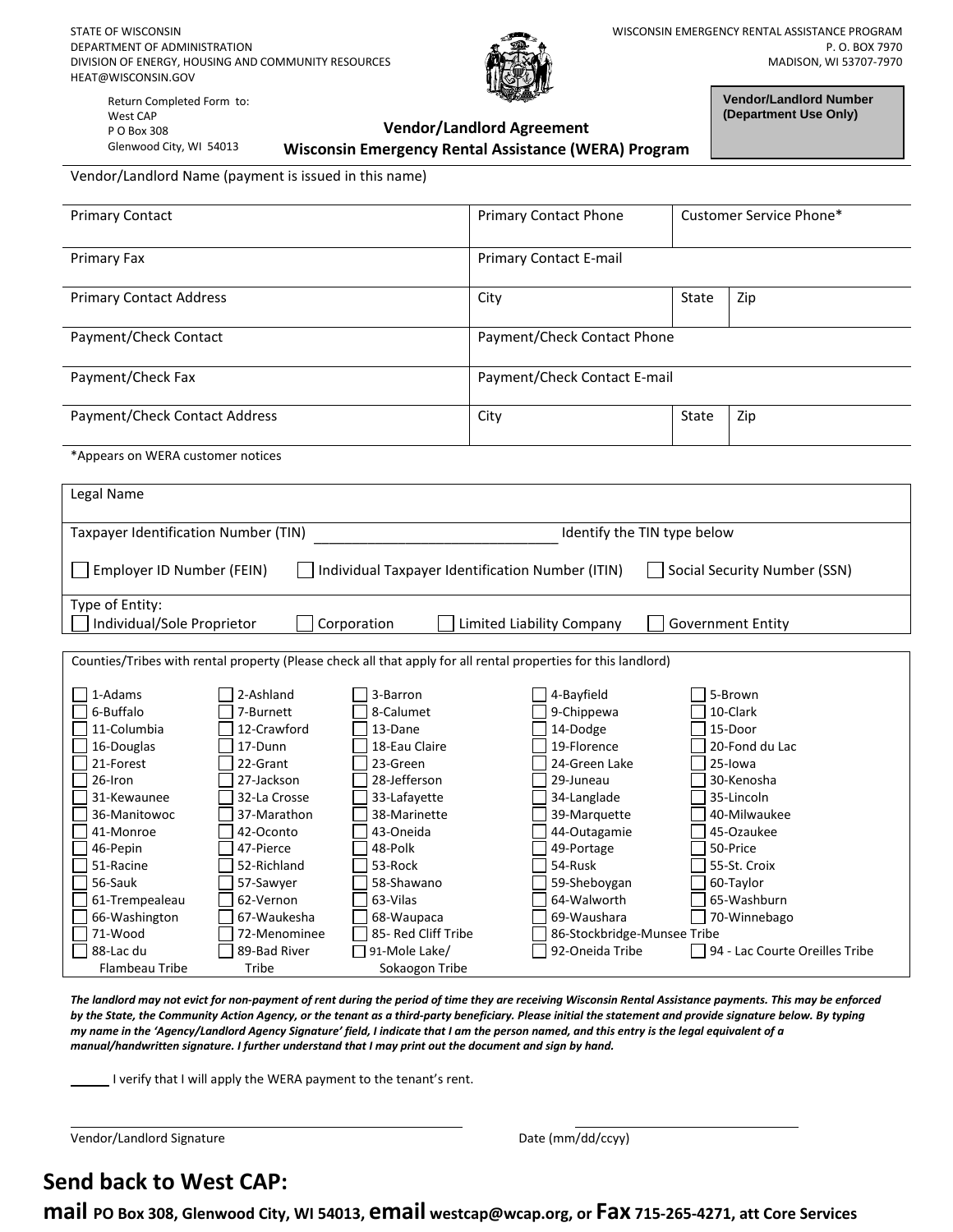# **Wisconsin Emergency Rental Assistance (WERA) Program Request for Assistance / Renter's Verification**

#### **Please return form to:**

This document provides a way for the landlord/rental agent to verify the terms of tenancy of the applicant. This document does not replace a written lease between the tenant and landlord. This form must be completed and signed by the landlord/rental agent.

\_\_\_\_\_ *(initials)* I am using this form in lieu of an official lease. I certify that I am unable to obtain a signed lease or that the landlord does not provide a lease for this property. I have also submitted evidence of rental payments in the form of bank statements, check stubs, or other documentation that proves a pattern of paying rent. I understand that this documentation can be verified by contacting the landlord.

| <b>Applicant Name</b>   |                                         |                      |                                                                                        |
|-------------------------|-----------------------------------------|----------------------|----------------------------------------------------------------------------------------|
| Unit Address            |                                         |                      |                                                                                        |
| City, State, Zip        |                                         |                      |                                                                                        |
| Phone                   |                                         | Email                |                                                                                        |
| <b>Total Assistance</b> |                                         | Description of       |                                                                                        |
| Requested               |                                         | Assistance Requested |                                                                                        |
| For recertification     |                                         |                      | I certify that my income and circumstances have not changed. I am requesting three (3) |
| only                    | additional months of rental assistance. |                      |                                                                                        |

#### Tenancy Information:

| Property Owner           |                                                         |
|--------------------------|---------------------------------------------------------|
| Manager/Rental Agent     |                                                         |
| Address                  |                                                         |
| City, State, Zip         |                                                         |
| Phone                    | Fax                                                     |
| Email                    |                                                         |
| For recertification only | I certify that the tenancy information has not changed. |

#### Rental Agreement Information:

| <b>Rent Amount</b>                | \$                                                                              |                                               |  |  |
|-----------------------------------|---------------------------------------------------------------------------------|-----------------------------------------------|--|--|
| <b>Total Past Due Rent</b>        | \$                                                                              |                                               |  |  |
| <b>Rent Due</b>                   | $\Box$ weekly $\Box$ monthly $\Box$ other, explain:                             |                                               |  |  |
|                                   | $\Box$ one year, term:                                                          |                                               |  |  |
| Type of Tenancy                   | months, term:                                                                   |                                               |  |  |
|                                   | $\Box$ month-to-month, start date:                                              |                                               |  |  |
|                                   | $\Box$ week-to-week, start date:                                                |                                               |  |  |
| Payment Method                    | Heat                                                                            | <b>Electric</b>                               |  |  |
| for Heat and Electric             | Included in the rent<br>$\perp$                                                 | $\Box$ Included in the rent                   |  |  |
|                                   | $\Box$ Separate Payment is made to the                                          | $\Box$ Separate Payment is made to the        |  |  |
|                                   | Landlord                                                                        | Landlord                                      |  |  |
|                                   | $\Box$ Tenant pays directly to utility vendor                                   | $\Box$ Tenant pays directly to utility vendor |  |  |
|                                   | I agree to accept three additional months of rent for the above named tenant. I |                                               |  |  |
| For Recertification Only          | understand that I may not evict the tenant for non-payment of rent during the   |                                               |  |  |
| time rent assistance is provided. |                                                                                 |                                               |  |  |